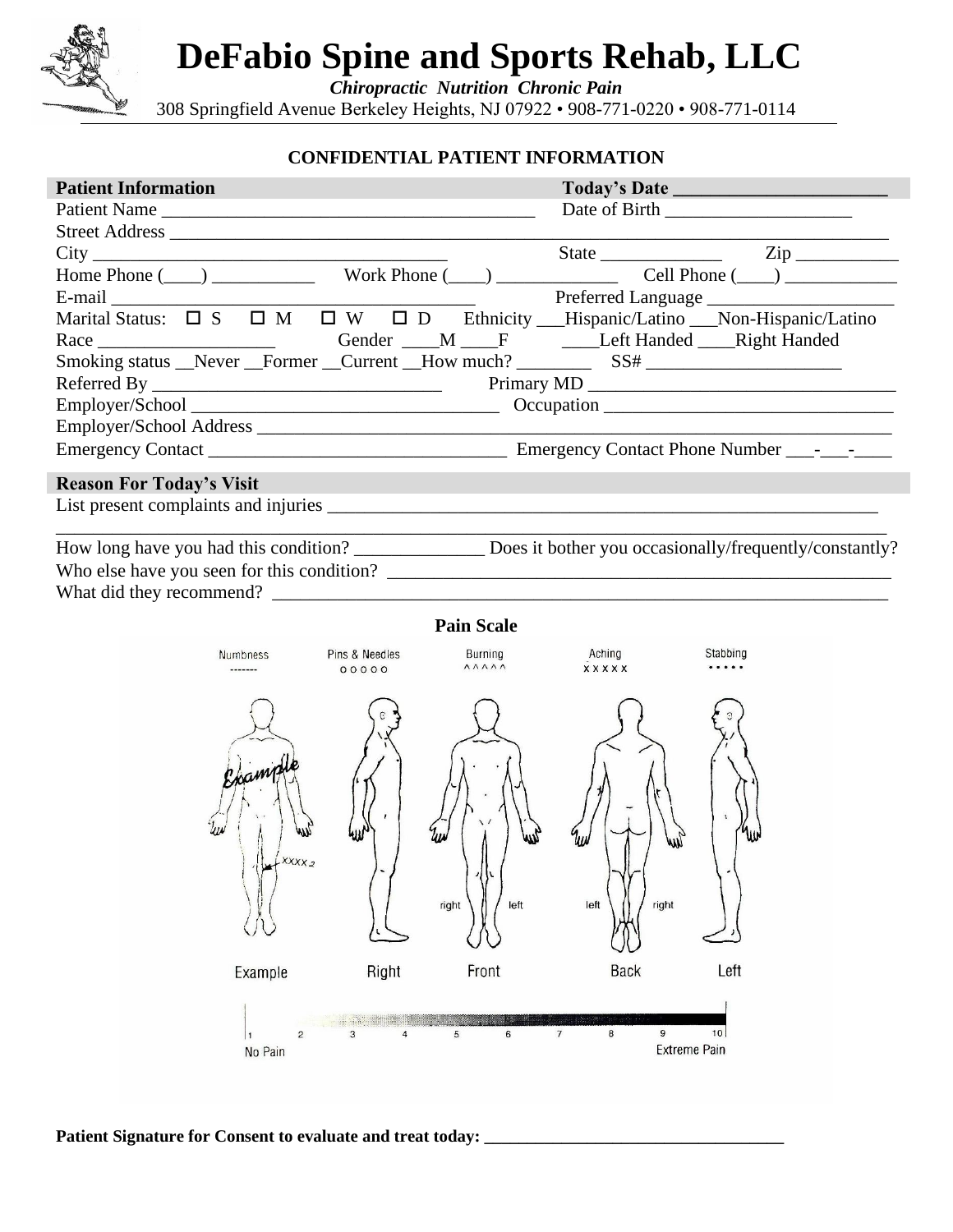## **DeFabio Spine and Sports Rehab, LLC**

**2022 Insurance Information and Assignment Authorization**

| <b>Patient's Name</b>              | Date                     |
|------------------------------------|--------------------------|
| <b>Patient's Social Security #</b> | <b>Insurance Company</b> |
| <b>Insurance Policy #</b>          | Group $#$                |

#### **Assignment Authorization and Agreement**

I agree to provide the office with any **information, initial or follow up referral forms** prior to seeing the Doctor that are necessary for treatment or payment and

1. I hereby assign to this office my rights to receive payments from negligent parties or from insurance companies. Payments should be payable and mailed to:

> DeFabio Spine & Sports Rehab, LLC 308 Springfield Avenue Berkeley Heights, NJ 07922

- 2. I understand this if this office receives more than their fees, the office will pay any credit balances to me, the patient.
- 3. I authorize the office to release any information to any insurance company, adjustor or attorney that will assist in the payment of a claim.

\_\_\_\_\_\_\_\_\_\_\_\_\_\_\_\_\_\_\_\_\_\_\_\_\_\_\_\_\_\_\_\_\_\_\_\_\_ \_\_\_\_\_\_\_\_\_\_\_\_\_\_\_\_\_\_

- 4. **I fully understand and agree that insurance policies are an arrangement between an insurance carrier and myself. I will be responsible for any expenses not paid by insurance.**
- 5. A photo copy of this form shall be as valid as the original.

Patient's Signature Date

#### **Patient's Notice of Privacy Practices**

I, \_\_\_\_\_\_\_\_\_\_\_\_\_\_\_\_\_\_\_\_\_\_\_\_\_\_\_\_\_\_\_\_\_\_\_\_\_\_\_\_\_\_, acknowledge I was offered a copy of DeFabio Spine & Sports Rehab's Notice of Privacy Practices, with complete understanding and I had all my questions answered to my satisfaction.

I am authorizing DeFabio Spine & Sports Rehab, LLC to have my name displayed in the office in the form of a 'sign-in sheet' and a 'patient referral sign'.

|  | $-8$ | Ν∩<br>ı |
|--|------|---------|
|--|------|---------|

I may be contacted in the following manner:

E-mail address\_\_\_\_\_\_\_\_\_\_\_\_\_\_\_\_\_\_\_\_\_\_\_\_\_\_ via defabiochiropractic@gmail.com, a non-encrypted server

 $\Box$  Best telephone number to contact me

|  | $\Box$ OK to leave a detailed message $\Box$ Leave a message with a call back number only |  |
|--|-------------------------------------------------------------------------------------------|--|
|--|-------------------------------------------------------------------------------------------|--|

I authorize \_\_\_\_\_\_\_\_\_\_\_\_\_\_\_\_\_\_\_\_\_\_\_\_\_\_\_access to release my health records

\_\_\_\_\_\_\_\_\_\_\_\_\_\_\_\_\_\_\_\_\_\_\_\_\_\_\_\_\_\_\_\_\_\_\_\_\_ \_\_\_\_\_\_\_\_\_\_\_\_\_\_\_\_\_\_

Relationship to patient: \_\_\_\_\_\_\_\_\_\_\_\_\_\_\_\_\_\_\_\_

Patient's Signature Date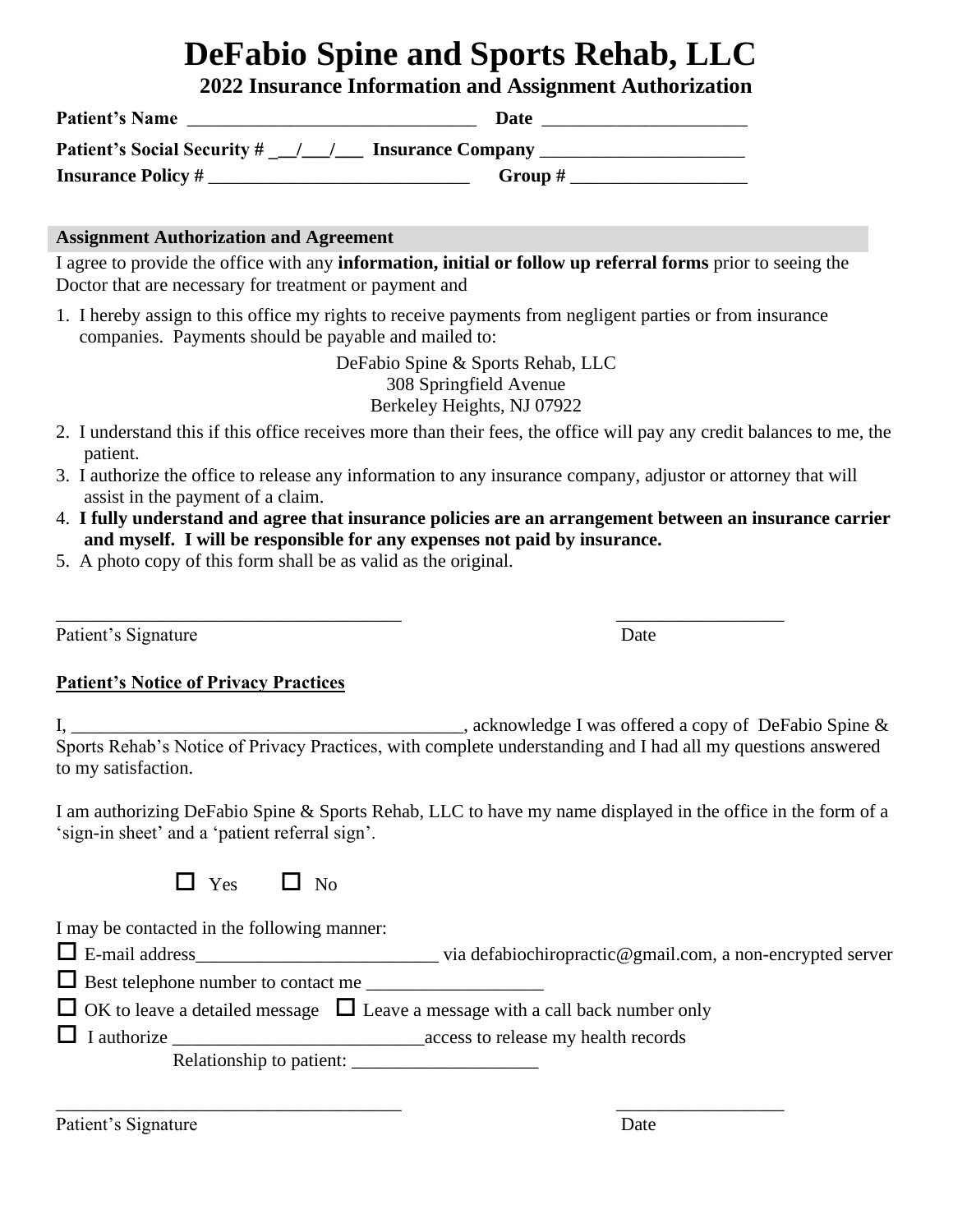

**DeFabio Spine and Sports Rehab, LLC**

308 Springfield Avenue Berkeley Heights, NJ 07922 • 908-771-0220 • 908-771-0114

### **2022 New Jersey Disclosure**

New Jersey laws and the New Jersey Department of Health require healthcare providers to inform patients of the healthcare plan in which they participate and the facilities with which they are affiliated. In compliance with these laws, the undersigned patient is hereby notified, in writing, that:

- A. Health Plans with which Our Practice participates: **Medicare**
- B. Facility with which Our Practice affiliates:

**DeFabio Spine and Sports Rehab, LLC 308 Springfield Avenue, Suite 1 Berkeley Heights, New Jersey 07922**

C. Licensed Associate Healthcare Providers: **Donald C. DeFabio, DC Amanda Occhipinti, DAc., Dipl. Ac., FNS Slade Eigenmann, DC Michael Dispenziere, DC**

I understand the healthcare professionals with whom I am seeking healthcare services is "out-of-network" and does not participate with my insurance plan.

I understand the amount or estimated amount of my healthcare services may be beyond my "in-network" deductible, copayment, or coinsurance and I am responsible for those charges.

I understand I may contact my health insurance plan or administrator for further consultation regarding the cost and reimbursement of my healthcare charges.

I, the undersigned patient, acknowledge receipt of this disclosure from my healthcare provider, read and understand its content. I wish to receive evaluation and treatment at DeFabio Spine and Sports Rehab, LLC with full notice of these disclosures. I certify I am at least 18 years of age, competent, not under the influence of any drug, alcohol or other substance that would impair my ability to understand these disclosures. I am not being coerced to sign this disclosure and I do so of my own free will.

Name:

| Signature: |  |  |
|------------|--|--|
|------------|--|--|

Date:  $\frac{1}{\sqrt{2\pi}}$